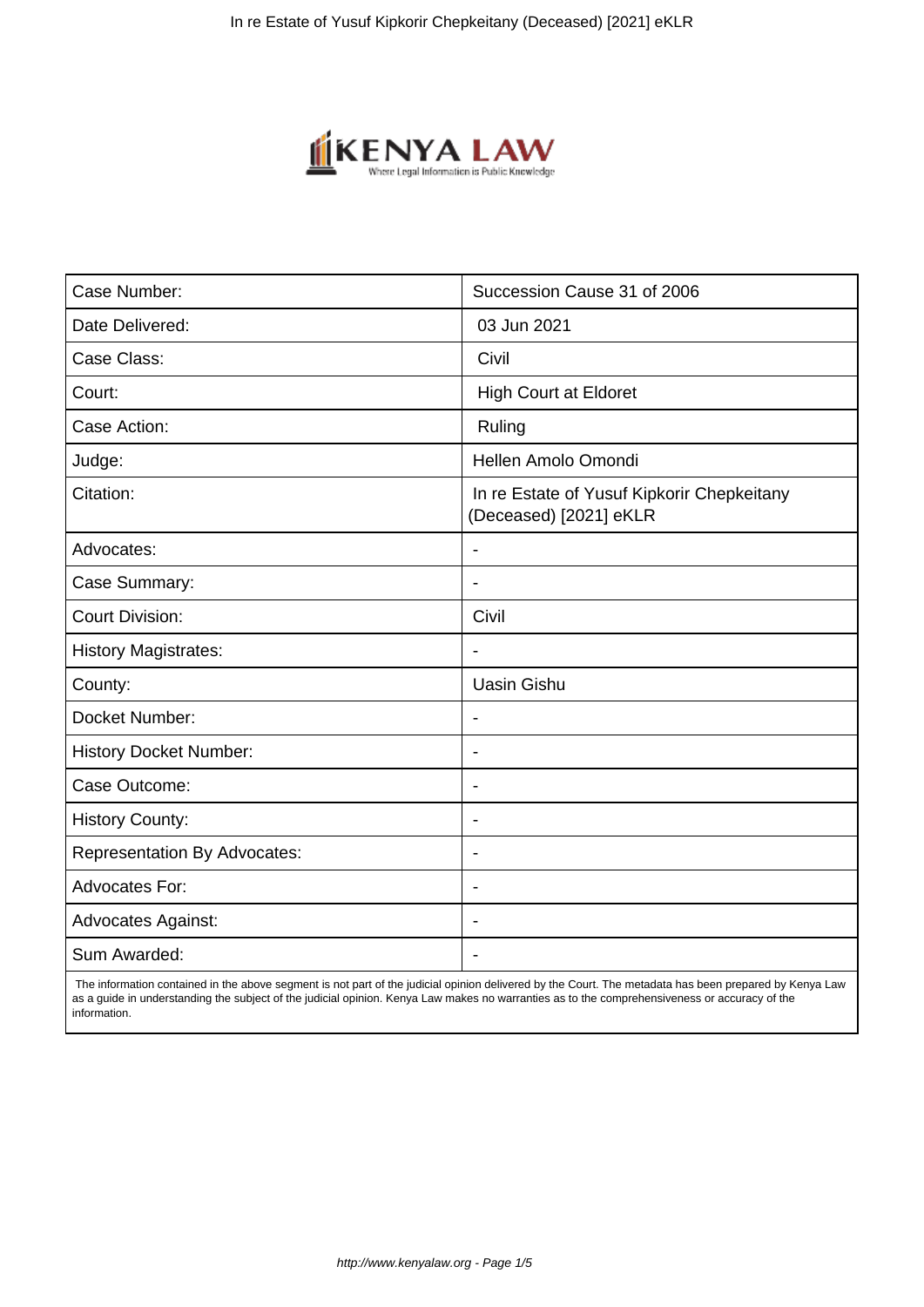## **REPUBLIC OF KENYA**

## **IN THE HIGH COURT OF KENYA AT ELDORET**

## **SUCCESSION CAUSE NO. 31 OF 2006**

## **IN THE MATTER OF THE ESTATE OF YUSUF KIPKORIR CHEPKEITANY (DCD)**

**DAVID MUTURI MIGWI............................................................... OBJECTOR/APPLICANT**

# **VERSUS**

**SALLY JEMELI KORIR................................................. 1ST PETITIONER/RESPONDENT**

**EDWIN KIPKORIR KORIR................................. 2ND PETITITIONER/RESPONDENT**

### **RULING**

#### **Introduction & Background**

1. By a Notice of Motion dated the 18<sup>th</sup> of February 2020 and brought pursuant to **Order 21 rules 22 of the Civil Procedure Rules, Sections 1A, 1B, 3 and 63 (e) of the Civil Procedure** Act accompanied by a supporting affidavit sworn on the 18th of February 2020, **DAVID MUTURI MIGWI** (the applicant/objector) seeks the following orders: -

a) Spent

b) Spent

c) That there be stay of execution of this Honorable Court's ruling pending the hearing and determination of the Appeal No. 3 of 2016

d) Costs awarded to the applicant herein in any event

2. The application is premised on grounds that the applicant has been in occupation of the land since the year 1986 when he legally purchased the land, yet the respondents either by themselves and/or their servants and nominees, have now threatened to forcefully evict the applicant and occupy the land. He has already filed an appeal from the judgment of this court dated 24/10/2020 which he describes as having high chances of success, and is apprehensive that he will suffer irreparable loss and damage unless the prayers sought are granted.

3. The background to the matter is that the respondents **(SALLY JEMELI KORIR and JUDITH C. KORIR)** petitioned for, and successfully obtained grant of letters of administration in relation to the estate of **YUSUF KIPKORIR CHEPKEITANY** on 13<sup>th</sup> May 2009. The applicant filed an objection on grounds that he had a legal interest in the estate over part of land parcel number known as **UASIN GISHU/ILLULA SETTLEMENT SCHEME/567/90** measuring about four acres. However, the said application was dismissed with costs on the 24<sup>th</sup> of October 2019 by this court. The applicant being aggrieved by the said judgement, preferred an appeal against it vide **Appeal No. 3 of 2016.** 

4. The thrust of the applicant's case and as expressed in his affidavit is that he has been in occupation of the subject land since 1986 when he purchased the same and it is only fair and just that he be allowed to continue occupying it until the appeal is heard and finalized. He urges this court to issue the prayers sought as a way of restraining any adverse activities that would affect his interest until the appeal is heard and determined.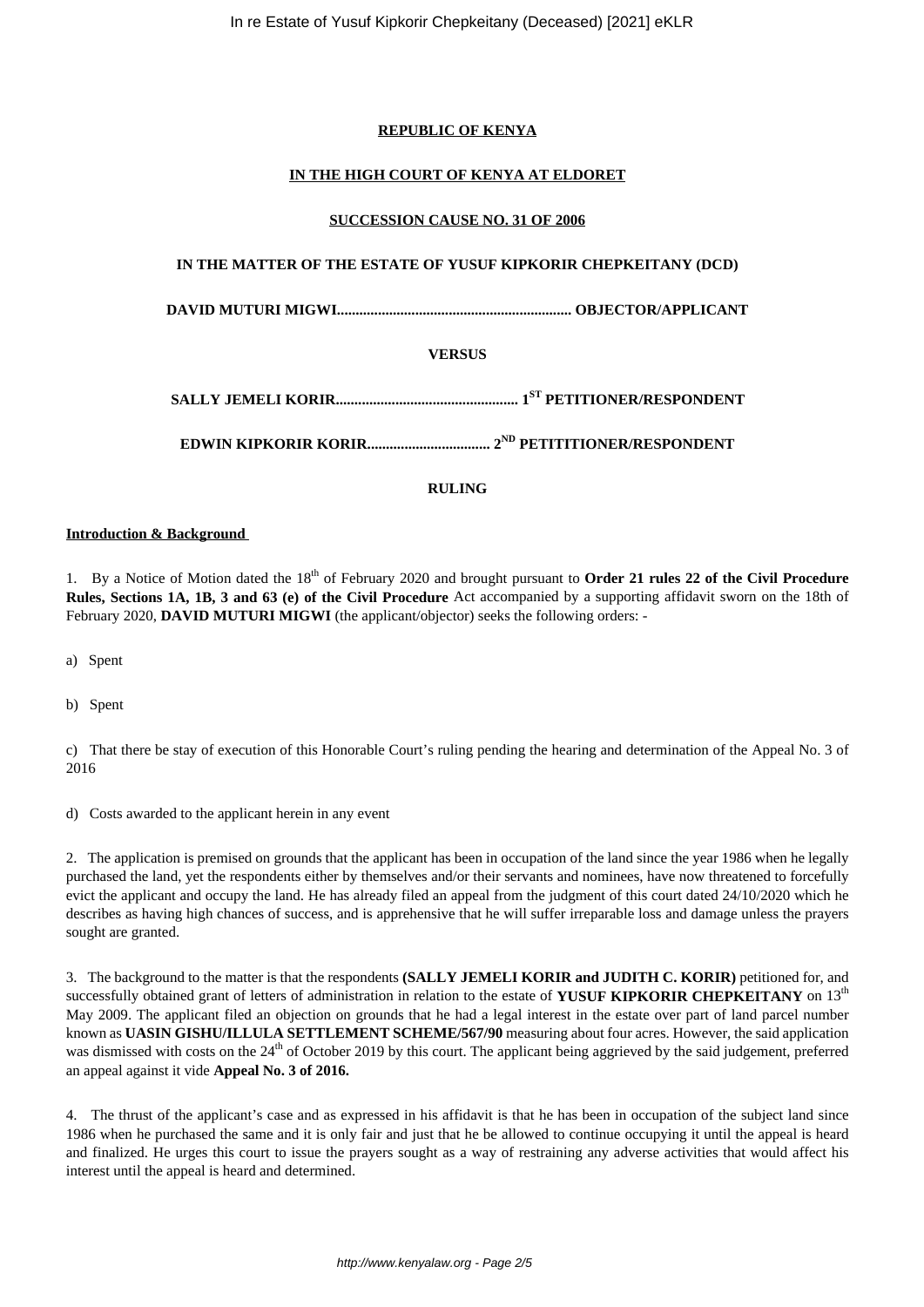5. In opposing the application, the petitioners/respondents through their replying affidavits state that the application is inept, incompetent, scandalous, frivolous, malicious and res judicata and the same ought to be dismissed with costs.

6. The petitioners/respondents further depose that the applicant is engaged in forum shopping, having had his case over the same land, and his interest heard and dismissed by the **Environment and Land Court in ELC No.232 of 2012** and subsequently by the Court of Appeal in **Civil Appeal No. 47 of 2015**. For these reasons, the petitioners/respondents contend that the application is res judicata as the issue of ownership of the suit land has been determined with finality.

7. This court directed that the application be canvassed through written submissions, and parties to file their submissions within specified timelines. The applicant filed his submissions on the  $20<sup>th</sup>$  of January 2021 and the petitioners/respondents with leave of court, filed their submissions on the  $8<sup>th</sup>$  of April 2021.

8. Drawing from the **case Amal Hauliers Limited vs Abdulnasir Abukar Hassan [2017] eKLR**, it was submitted on behalf of the applicant that it is only fair for the court to grant the order of stay of execution pending hearing and disposal of the appeal so that his appeal is not rendered nugatory. It is pointed out that the applicant/objector has been in occupation of the suit land since 1986 and the respondents have never been in occupation or use of the same. He laments that he will suffer irreparable losses and damages if the respondents make good their threats to occupy and start using the land. It is his contention that he has a good chance that his case will succeed on appeal and therefore, the court should grant him the orders sought in order to preserve the property from interference.

9. The petitioners/respondents on their part maintain that the objector's proceedings were heard and finally determined by the ruling of this court delivered on the **24th of October 2019 and subsequently in 2 other cases namely ELC Case No. 232 of 2012 and Civil Appeal No. 47 of 2015**. That the issue of ownership of the land has been dealt with by the Environment and Land Court as well as the Court of Appeal, and in any case, despite challenging the ruling delivered on the  $24<sup>th</sup>$  of October 2019, the objector/applicant has not filed the proper documents for appeal.

10. In this regard, the petitioners/respondents submitted that there were two issues for determination namely;

a) whether there is a valid notice of appeal and

b) whether the applicant is entitled to the orders sought.

11. On the first issue, relying on the case of **Rhoda Wairimu Karanja & Anor v Mary Wangui Karanja & Anor [2014] eKLR** the respondents submitted that the applicant never sought leave to appeal against the ruling delivered by the court but opted to file the notice of appeal without leave contrary to the standard procedure in succession matters and therefore there is no appeal in the instant case.

12. On the second issue, they pointed out that the objector relied on sections of the law that do not deal with succession matters, and in any case **Order 21 Rule 22** does not exist in the Civil Procedure Rules. Even so, the petitioners proceeded to submit that the main grounds upon which grant of stay orders are sought, have not been met. They argued that the current application was brought with inordinate delay having been filed on the  $1<sup>st</sup>$  of February 2020 yet the ruling had been given on the  $24<sup>th</sup>$  of October 2019, 117 days later or 3 months and 26 days later.

13. Further, that the applicant has not demonstrated how he will suffer substantial loss should the appeal succeed and relied on the case of *James Wangalwa & Anor v Agnes Naliaka Cheseto [2012] eKLR* and *Daniel Chebutui Rotich & 2 others v Emirates Airlines, Civil Case No.368 of 2001*. They argued that there is no need for security considering that the two grounds stated above have not been met, and this court is urged to dismiss the application and allow the respondents to enjoy the fruits of the judgement and conclude the succession proceedings.

### **Analysis and Determination**

14. A perusal of the pleadings and submissions made by the parties reveals that there is only one issue for determination and that is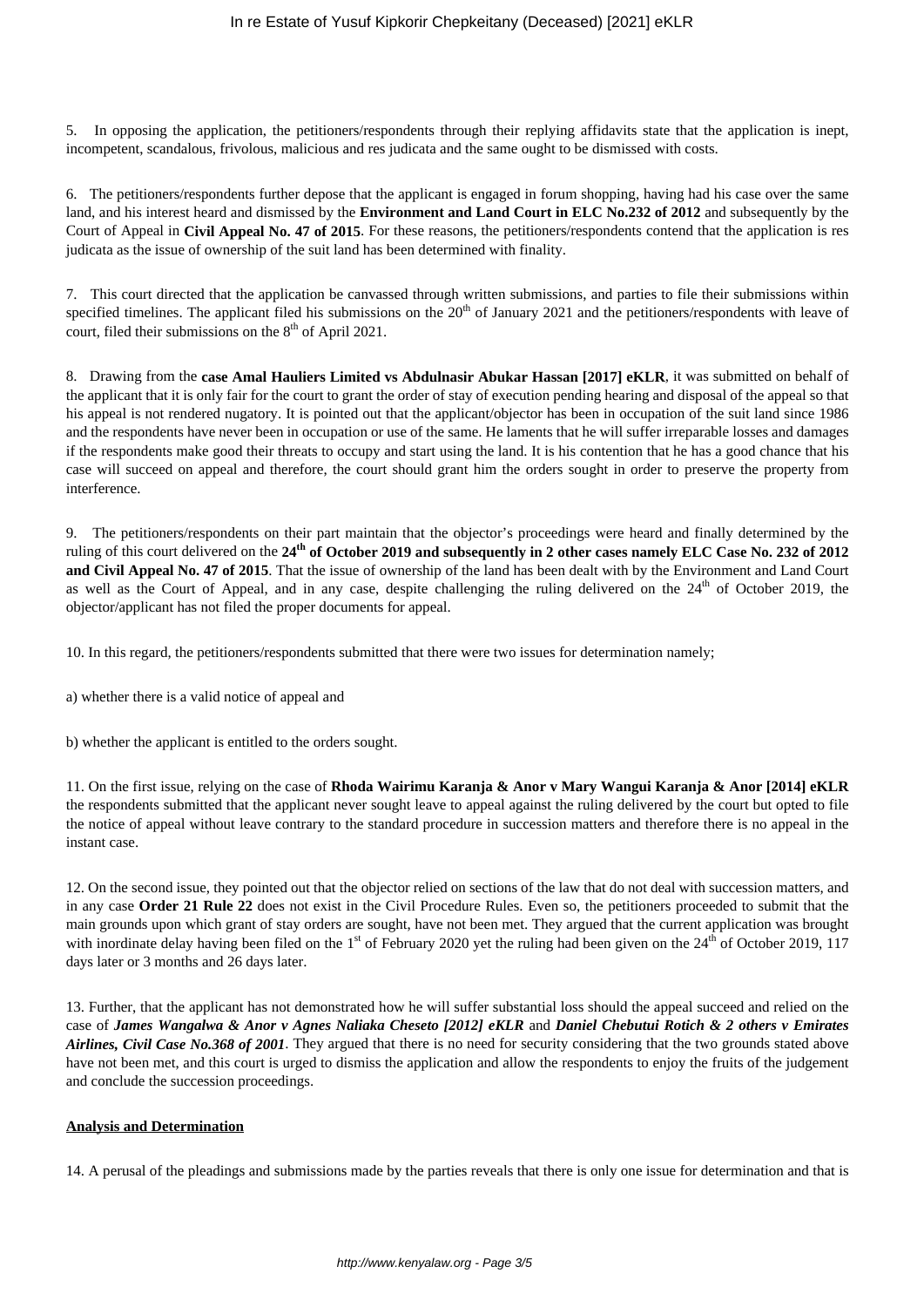whether the applicant has made a case for grant of stay. However, two other issues emerge – namely

a) An issue of res judicata raised by the respondents in their replying affidavit even though the court in its ruling dated the  $24<sup>th</sup>$  of October 2019 had an opportunity to address this question and found that the issues were not res judicata since the Court of Appeal dismissed the case not on merit. In particular, the court in the said ruling observed:

*"11. In the premises, it cannot be said that the Applicant's application dated the 18th of June 2018 is res judicata for purposes of Section 47 of the Law of Succession Act. I would accordingly agree with the position taken by Hon. Kuloba J in HCCC No. 2340 of 1991: Mwangi Njangu vs Meshack Mbogo Wambugu & Another that:* 

### *"Res Judicata applies where there is an existing final judgement rendered upon the merits without fraud and collusion."*

I agree with the sentiments of Sewe (J). The Court of Appeal did not address the merits of the case and as such, the applicant is entitled to ventilate his grievance as an interested party in the estate of the deceased but within the ambit of the law.

b) I take cognizance of the fact the Objector/applicant in the notice of motion dated the  $18<sup>th</sup>$  of February 2020 has relied on wrong and or non-existent provisions of the law. For example, Order 21 rule 22 does not exist under the Civil Procedure Rules. In this regard, I am aware that there are courts where such a mistake would be fatal to the application. However, I am guided by the Overriding objective principle and the need to afford parties an opportunity to be heard and have their issues determined rather than focusing on technicalities. After all, the Oxygen Principle exists to mitigate the harshness of the Civil Procedure Rules, and breath life to substantive issues which would otherwise be drowned by the rules of procedure.

15. I will now proceed to address the issue for determination. Considering that the application seeks to stay the execution of the ruling of this court, **Order 46 Rule 6 (2) of the Civil Procedure Rules** is instructive. The said provision requires that an applicant must demonstrate the following: -

### *a. Substantial loss may result to the applicant unless the order was made;*

# *b. The application was made without unreasonable delay; and*

## c. *Such security as the court orders for the due performance of such decree or order as may ultimately binding on him has been given by the applicant.*

16. Evidently, the three conditions set out in Order 42 Rule 6 cannot be severed and must be read to mean that the conditions are cumulative and simultaneous. This position finds support in Electro *Watts Limited v Alios Finance Kenya Limited [2018] eKLR* where the learned judge noted that use of the word "and" connotes that all three conditions must be met simultaneously.

17. It is also clear from the provisions of Order 42 rule 6 that the court must be satisfied that there is *"sufficient cause"* to grant a stay. As such and as rightly noted by court in *Catherine Njeri Maranga v Serah Chege & another [2017] eKLR,* the filing of an appeal does not, *ipso facto*, guarantee stay of execution of the court's orders.

18. The court must therefore be satisfied that two key conditions are met namely; whether the applicant will suffer substantial loss if the order is not made; and secondly, whether the applicant is willing to give such security for the due performance of the decree or order in issue, as may ultimately be binding on him or her.

19. In *Western College of Arts and Applied Sciences v Oranga & Others (1976-80) 1 KLR,* the Court of Appeal for East Africa stated in respect of stay of execution, that for an order of stay of execution to lie, there must be positive requirements therein which would or could be affected or tampered by the stay. In particular, the court observed: -

*"But what is there to be executed under the judgment, the subject of the intended appeal" The High Court has merely dismissed the suit with costs. Any execution can only be in respect of costs. In* **Wilson v Church** *the High Court had ordered the trustees of a church to make a payment out of that fund. In the instant case the High Court has not ordered any parties to do anything, or to*